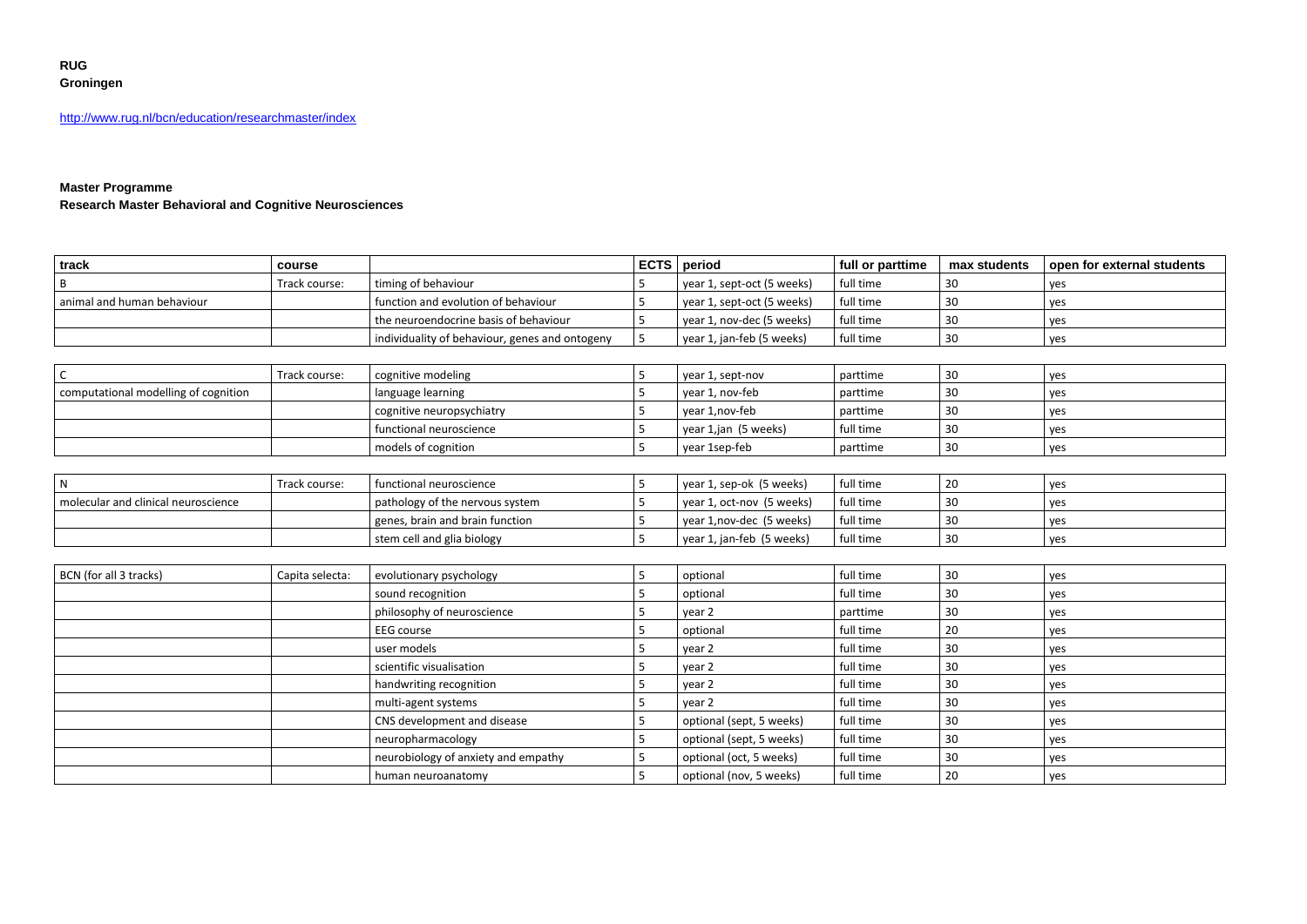**UU Utrecht**

[www.neuroscience-cognition.org](http://www.bio.uu.nl/behaviouralneuroscience)

### **Master programme Neuroscience and Cognition**

| track                                  | course                                       | <b>ECTS</b> | period              | full or parttime | max students | open for external students |
|----------------------------------------|----------------------------------------------|-------------|---------------------|------------------|--------------|----------------------------|
| <b>BN</b>                              | <b>Ethology and Welfare</b>                  | 6           | sept-oct            | full time        | 20           | yes                        |
| behavioral neuroscience                | Sexual Behaviour                             | 4,5         | oct-nov (only 2009) | full time        | 20           | yes                        |
|                                        | Biophysics of Perception and Action          | 7,5         | april               | full time        | 20           | yes                        |
|                                        | <b>Measuring Behaviour</b>                   | 1,5         | november            | full time        | 20           | yes                        |
|                                        | Neurocognition of emotion                    | 7,5         | january             | parttime         | 20           | yes                        |
|                                        | Introduction: Brain and Behaviour            | 6           | sept                | full time        | 20           | no                         |
|                                        | Evolutionary Perspectives on Human Behaviour | 4,5         | oct-nov             | full time        | 20           | yes                        |
|                                        |                                              |             |                     |                  |              |                            |
| <b>ECN</b>                             | <b>Fundamentals of Neuroscience</b>          | 15          | sept-nov            | full time        | 40           | no                         |
| experimental and clinical neuroscience | <b>Essentials of Neuroscience</b>            | 3           | jan-feb             | full time        | 60           | yes                        |
|                                        |                                              |             |                     |                  |              |                            |
| <b>CN</b>                              | Biophysics of Perception and Action          | 7,5         | april               | full time        | 20           | yes                        |
| cognitive neuroscience                 | <b>Fundamentals of Neuroscience</b>          | 15          | sept-nov            | full time        | 40           | no                         |
|                                        | Cognitive neuroscience of emotion            | 7,5         | january             | parttime         | 20           | yes                        |
|                                        | Neurocognition of Language                   | 7,5         | sept-june           | parttime         | 20           | yes                        |
|                                        | Neurcognition of memory and attention        | 7,5         | feb-april           | parttime         | 20           | yes                        |
|                                        | Language, Speech, brain                      | 5 or 7      | third semester      | parttime         | 20           | yes                        |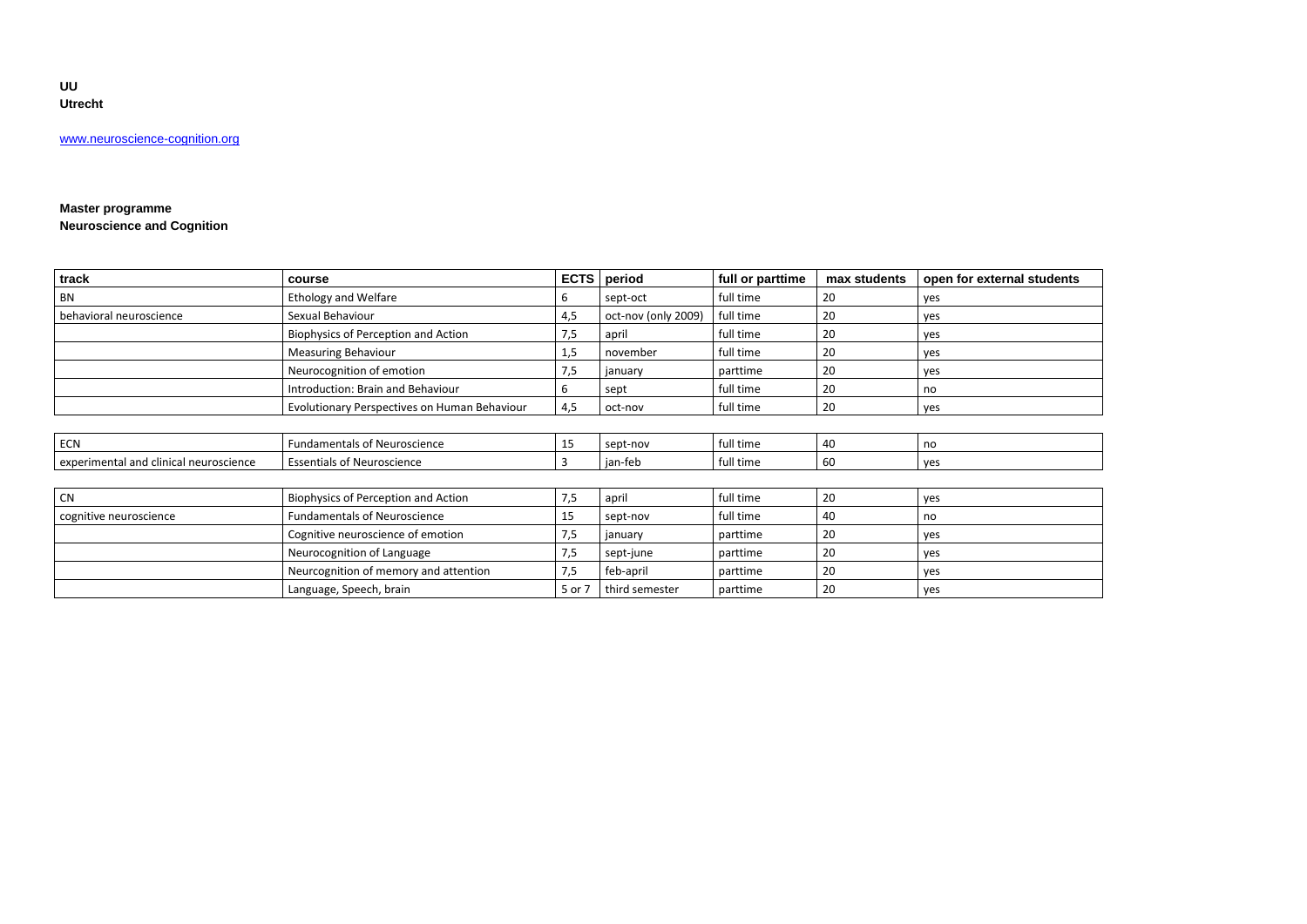#### **UvA Amsterdam**

# [www.csca.nl](http://www.csca.nl/)

[www.studeren.uva.nl/ma-cogn](http://www.studeren.uva.nl/ma-cogn)

## **Research Master Programme Brain and Cognitive Sciences**

| track                                           | course                                          |                | <b>ECTS</b> period | full or<br>parttime | max<br>students | open for external students                                  |
|-------------------------------------------------|-------------------------------------------------|----------------|--------------------|---------------------|-----------------|-------------------------------------------------------------|
|                                                 |                                                 |                |                    |                     |                 |                                                             |
| Neuroscience                                    | Advanced Neuroscience                           | 10             | sep-okt            |                     |                 | 20 yes, if entry requirements are met, selection via CSCA   |
|                                                 |                                                 |                |                    |                     |                 |                                                             |
| <b>Cognitive Neuroscience</b>                   | <b>Advanced Cognitive Neuroscience</b>          | 4              | sep-okt            |                     |                 | 20 yes, if entry requirements are met, selection via CSCA   |
|                                                 | Neurophysiology                                 | 6              | sep-okt            |                     |                 | 20 yes, if entry requirements are met, selection via CSCA   |
|                                                 | Advanced Cognitive Neurobiology and Programming | 6              | nov-dec            |                     |                 | 20 yes, if entry requirements are met, selection via CSCA   |
|                                                 |                                                 |                |                    |                     |                 |                                                             |
| Cognitive Science                               | <b>Mind Matters</b>                             | 6              | sep-okt            |                     |                 | 20 yes, if entry requirements are met, selection via CSCA   |
|                                                 | Cognition and Communication                     | $\overline{4}$ | sep-okt            |                     |                 | 20   yes, if entry requirements are met, selection via CSCA |
|                                                 | Hot Topics in Linguistics and Cognition         | 6              | nov-dec            |                     |                 | 20 yes, if entry requirements are met, selection via CSCA   |
|                                                 | Psychoneurolinguistics                          | 6              | feb-mar            |                     |                 | 20   yes, if entry requirements are met, selection via CSCA |
|                                                 | Cognitive Models of Language and Beyond         | 6              | feb-mar            |                     |                 | 20 yes, if entry requirements are met, selection via CSCA   |
|                                                 |                                                 |                |                    |                     |                 |                                                             |
| Core Curriculum                                 | Current Issues in Brain and Cognitive Sciences  | 8              | sept-<br>may       |                     |                 | $60$ no                                                     |
|                                                 | Summer School CSCA                              | 4              | jun                |                     |                 | 60   yes, selection via CSCA                                |
|                                                 |                                                 |                |                    |                     |                 |                                                             |
| In Collabration with Logic                      | Music Cognition                                 | 6              | apr-jun            |                     |                 | 20 yes, if entry requirements are met, selection via CSCA   |
|                                                 | Rationality, Cognition & Reasoning              | 10             | sep-dec            |                     |                 | yes, selection via Faculty of Humanities                    |
|                                                 |                                                 |                |                    |                     |                 |                                                             |
| In Collabration with Research Master Psychology | Neuroimaging 1                                  | 6              | sep-okt            |                     |                 | 24 yes, selection via Psychology Department                 |
|                                                 | Advanced Topics in Language and Memory          | 6              | nov-dec            |                     |                 | 20 yes, selection via Psychology Department                 |
|                                                 | Brain Development, Plasticity and Repair        | 6              | nov-dec            |                     |                 | 24 yes, selection via Psychology Department                 |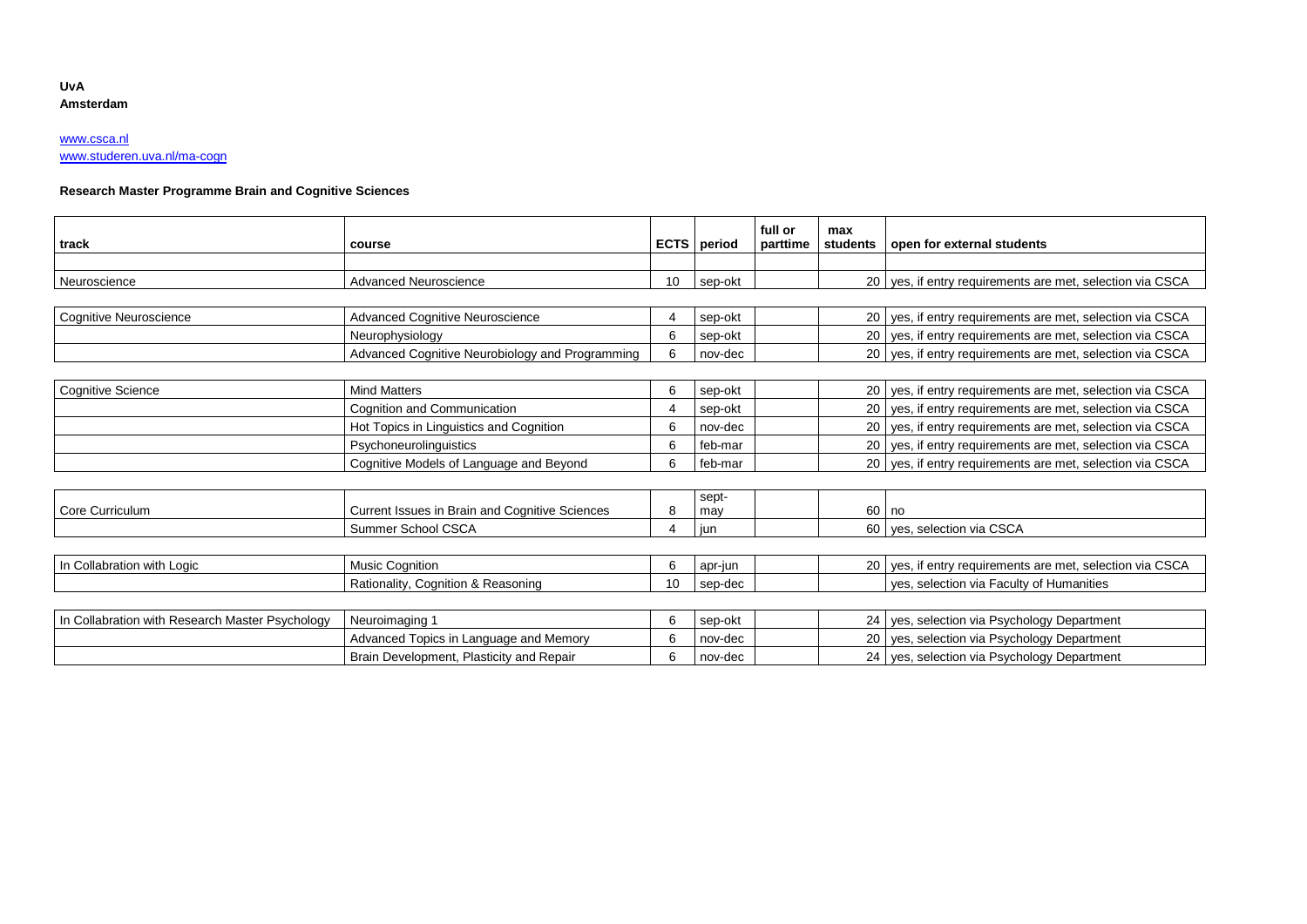#### **Erasmus MC**

**Rotterdam**

#### [www.neuro.nl](http://www.neuro.nl/)

### **Master Programme**

#### **Neuroscience**

| track | course                            |        | ECTS   period   full or parttime | max students | l open for external students |
|-------|-----------------------------------|--------|----------------------------------|--------------|------------------------------|
|       | Workshops related to neuroscience | or $2$ | sept-jul parttime                |              | ves                          |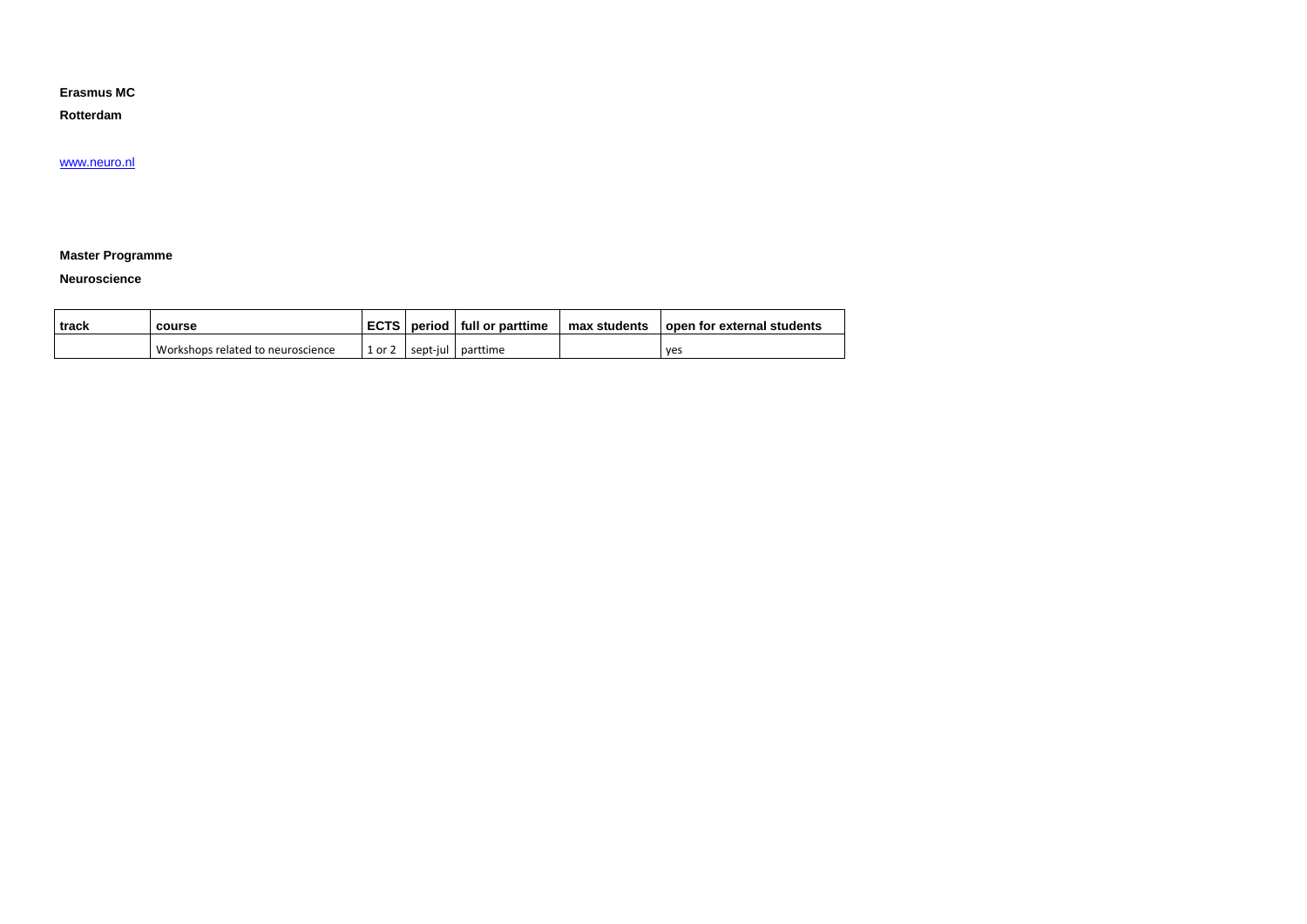#### **VU Amsterdam Amsterdam**

## www.cncr.vu.nl

#### **Master Programme Neurosciences**

| track      | course                                              | <b>ECTS</b> | period          | full or parttime | max students | open for external students |
|------------|-----------------------------------------------------|-------------|-----------------|------------------|--------------|----------------------------|
| compulsory | Principles of Neuroscience                          | 6           | sept            | full time        | 50           | selective                  |
|            | <b>Behavior and Cognition</b>                       | 5           | oct/nov         | full time        | 50           | selective                  |
|            | Quantitative Methods in Neuroscience and Genetics   | 5           | oct/nov         | full time        | 50           | selective                  |
|            | <b>Behavioral Genetics</b>                          | 5           | nov/dec/jan     | full time        | 50           | selective                  |
|            | Neurogenomics                                       | 5           | nov/dec/jan     | full time        | 50           | selective                  |
|            | Ethics in life sciences                             | 3           | jan/febr        | full time        |              | yes                        |
|            |                                                     |             |                 |                  |              |                            |
| optional   | <b>Advanced Neurogenomics</b>                       | 6           | sept            | full time        | 20           | selective                  |
|            | Neurobiology of Animal Behavior                     | 6           | sept            | full time        | 20           | selective                  |
|            | <b>Functional Brain Imaging</b>                     | 6           | oct             | full time        | 20           | selective                  |
|            | Live Cell Imaging                                   | 6           | oct             | full time        | 10           | selective                  |
|            | In vivo Neurophysiology                             | 6           | nov             | full time        | 10           | selective                  |
|            | Developmental Neurobiology of the Vertebrate Brain  | 6           | nov             | full time        | 20           | selective                  |
|            | <b>Experimental and Clinical Neuroendocrinology</b> | 6           | nov             | full time        | 20           | selective                  |
|            | <b>Statistical Genetics for Gene Finding</b>        | 5           | nov             | full time        | 20           | selective                  |
|            | Social Psychology                                   | 5           | oct             | full time        | 10           | selective                  |
|            | Neuro- and Psychopharmacology                       | 6           | dec             | full time        | 20           | selective                  |
|            | <b>Quantitative Genetics</b>                        | 6           | dec             | full time        |              | selective                  |
|            | <b>Emotional and Cognitive Neuroscience</b>         | 4           | jan/febr        | full time        | 15           | selective                  |
|            | Psychophysiology                                    | 5           | jan/febr/mar    | parttime         | 12           | selective                  |
|            | <b>Experimental Neurophysiology</b>                 | 6           | jan/febr/mar    | parttime         | 6            | selective                  |
|            | Neuroinformatics                                    | 6           | mar/apr/may/jun | parttime         | 15           | selective                  |
|            | <b>Bioinformatics</b>                               | 6           | mar/apr/may     | parttime         |              | selective                  |
|            | System Neuroscience                                 | 6           | mar/apr/may     | parttime         |              | selective                  |
|            | <b>Gene Hunting</b>                                 | 6           | sept            | full time        | 20           | selective                  |
|            | Methods in Behavioral Neurosciences                 | 6           | oct             | full time        | 20           | selective                  |
|            | <b>Cognition and Attention</b>                      | 5           | dec             | full time        | 20           | selective                  |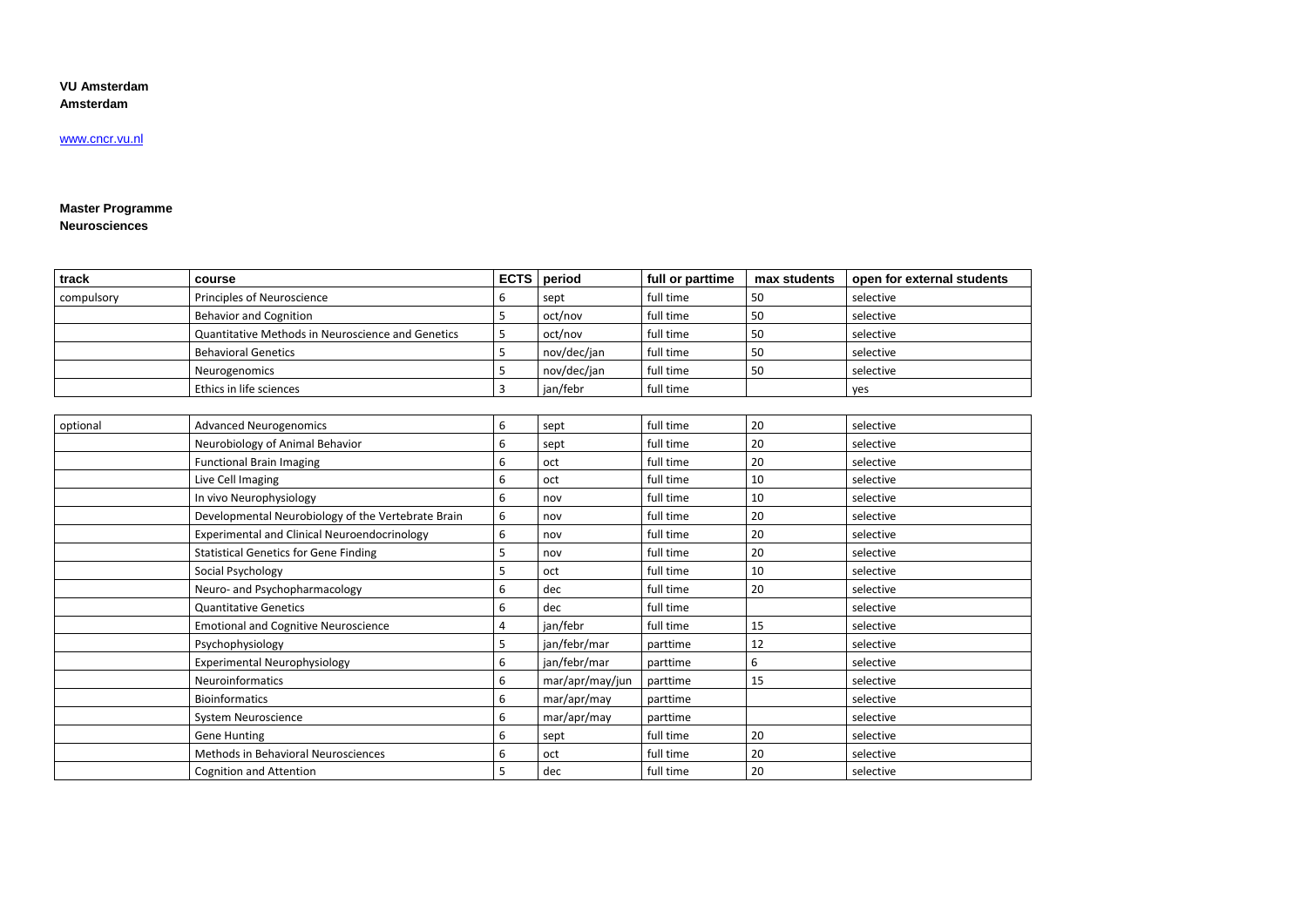**RUN**

**Nijmegen**

# [www.ru.nl/master/cns](http://www.ru.nl/master/cns)

# **Master Programme**

**Research Master Cognitive Neuroscience**

| track                               | course                                         | <b>ECTS</b> period            | full or<br>parttime | max students | open for external students |
|-------------------------------------|------------------------------------------------|-------------------------------|---------------------|--------------|----------------------------|
| General courses: compulsory courses | Brain and Behaviour                            | sept                          | full time           | 40           | na                         |
|                                     | <b>Basic Mathematics</b>                       | sept/oct/nov                  | parttime            |              | selective 1*               |
|                                     | Quantitative methods in Cognitive Neuroscience | nov/dec/jan                   | parttime            | 40           | selective 1*               |
|                                     | Neuroimaging I                                 | sept/oct/nov/dec/jan parttime |                     | 40           | selective 1*               |
|                                     | Trends in Cognitive Neuroscience               | whole year                    | parttime            | 40           | selective 1*               |
|                                     | Neurophilosophy                                | april/may/june/july           | parttime            | 40           | selective 1*               |

| General<br>l courses: optional courses | fMRI seminar              | whole vear | parttime | $\overline{\phantom{a}}$ | selective 1' |
|----------------------------------------|---------------------------|------------|----------|--------------------------|--------------|
|                                        | Electrophysiology seminar | whole year | parttime | $\overline{\phantom{a}}$ | selective 1' |

| Track: Neurocognition    |                                                                |            |           |    |              |
|--------------------------|----------------------------------------------------------------|------------|-----------|----|--------------|
| Compulsory track courses | <b>General Neurocognition</b>                                  | whole year | parttime  | 40 | selective 1* |
|                          | Neuroimaging II - haemodynamic methods                         | feb-june   | parttime  | 40 | selective 1* |
|                          | Neuroimaging II- electrophysiological methods                  | feb-june   | parttime  | 40 | selective 1* |
|                          | Neurobiology                                                   | oct-nov    | full time | 40 |              |
|                          | Molecular and cellular neurobiology                            | apr-june   | parttime  | 40 | na           |
| Optional track courses   | Neuropharmacology and animal models inpsychiatry and neurology | apr-june   | parttime  | 40 | selective 1* |
|                          | Neurobiology of psychiatric diseases                           | sept-jan   | parttime  | 40 | selective 1* |
|                          | Cognitive Neuroscience of Memory                               | feb/july   | parttime  | 40 | selective 1* |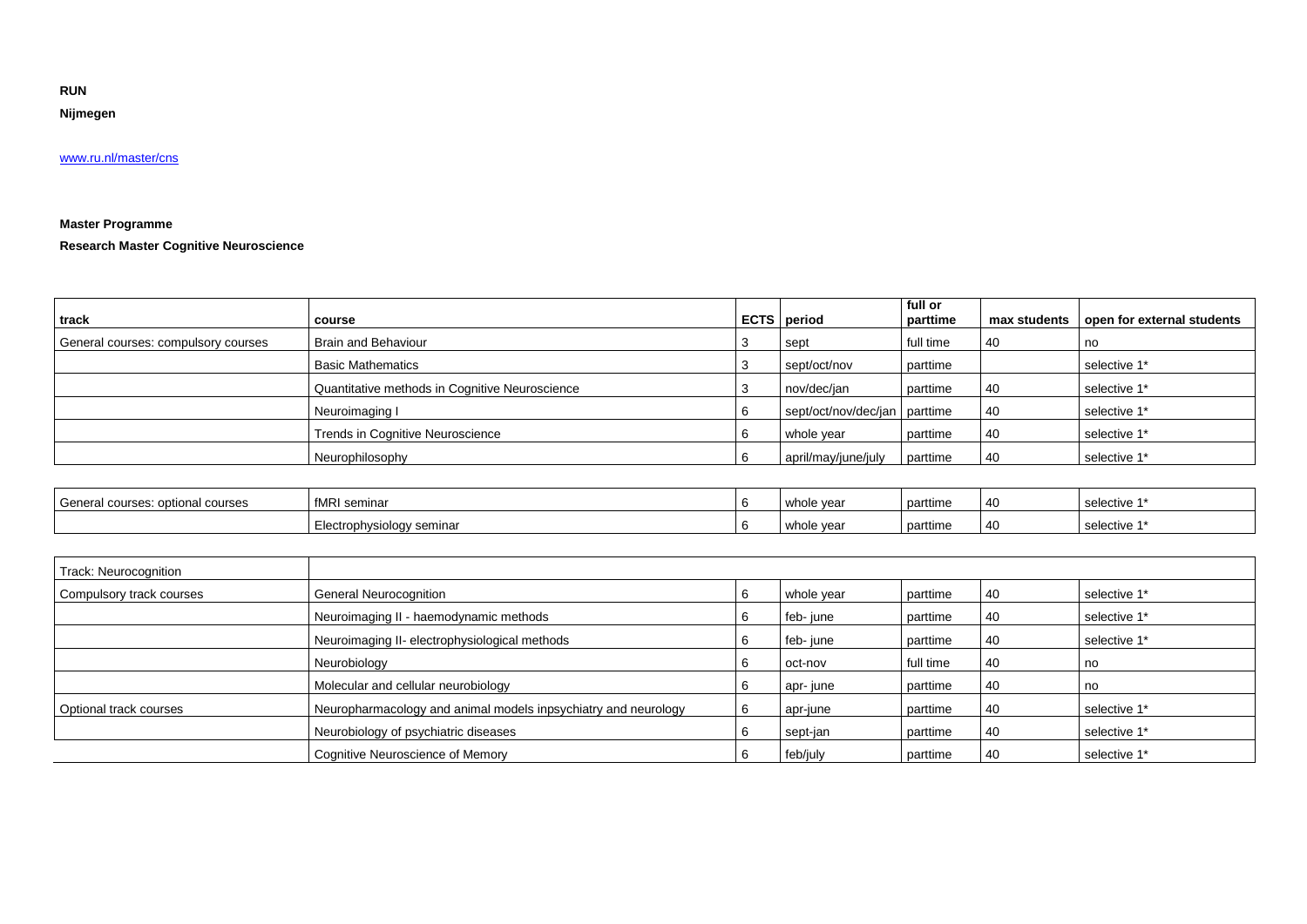| Track: Action, Perception & Consciousness |                                                                                 |   |          |          |    |              |
|-------------------------------------------|---------------------------------------------------------------------------------|---|----------|----------|----|--------------|
| Compulsory track courses                  | Action I - Motor Control                                                        | 6 | sept-jan | parttime | 40 | selective 1* |
|                                           | Perception - Action I - Sensomotor Integration                                  |   | sept-jan | parttime | 40 | selective 1* |
|                                           | Perception - Action II - Cognitive neuropsychology of perception and action   6 |   | feb-june | parttime | 40 | selective 1* |
|                                           | Perception I - Visual Perception                                                |   | sept-jan | parttime | 40 | selective 1* |
|                                           | Perception II - Auditory Perception                                             |   | sept-jan | parttime | 40 | selective 1* |
|                                           | Neuroimaging II - haemodynamic methods                                          |   | feb-june | parttime | 40 | selective 1* |
|                                           | or Neuroimaging II - electrophysiological methods                               |   | feb-june | parttime | 40 | selective 1* |
|                                           | <b>Computational Neuroscience</b>                                               | 6 | sept-jan | parttime | 40 | selective 1* |
| Optional track courses                    | Social Neurocognition                                                           | O | feb/june | parttime | 40 | selective 1* |
|                                           | Developmental Cognitive Neuroscience                                            |   | feb-june | parttime | 40 | selective 1* |

| Track: Psycholinguistics |                                                           |     |            |          |    |              |
|--------------------------|-----------------------------------------------------------|-----|------------|----------|----|--------------|
| Compulsory track courses | The mental lexicon                                        |     | sept-jan   | parttime | 40 | selective 1* |
|                          | Language and the brain                                    | l 6 | feb-june   | parttime | 40 | selective 1* |
|                          | Language acquisition                                      |     | feb-april  | parttime | 40 | selective 1* |
|                          | Phonetics and phonology                                   | 6   | sept-jan   | parttime | 40 | selective 1* |
|                          | Morphology and syntax                                     |     | sept-jan   | parttime | 40 | selective 1* |
|                          | Semantics and the brain in a cross-linguistic perspective |     | feb-april  | parttime | 40 | selective 1* |
|                          | Cognitive aspects of multilingualism                      |     | feb- april | parttime | 40 | selective 1* |

1\* The number of courses within the RU MSc CNS program as external student is maximised. Contact programme coordinator for more information (a.koning@donders.ru.nl)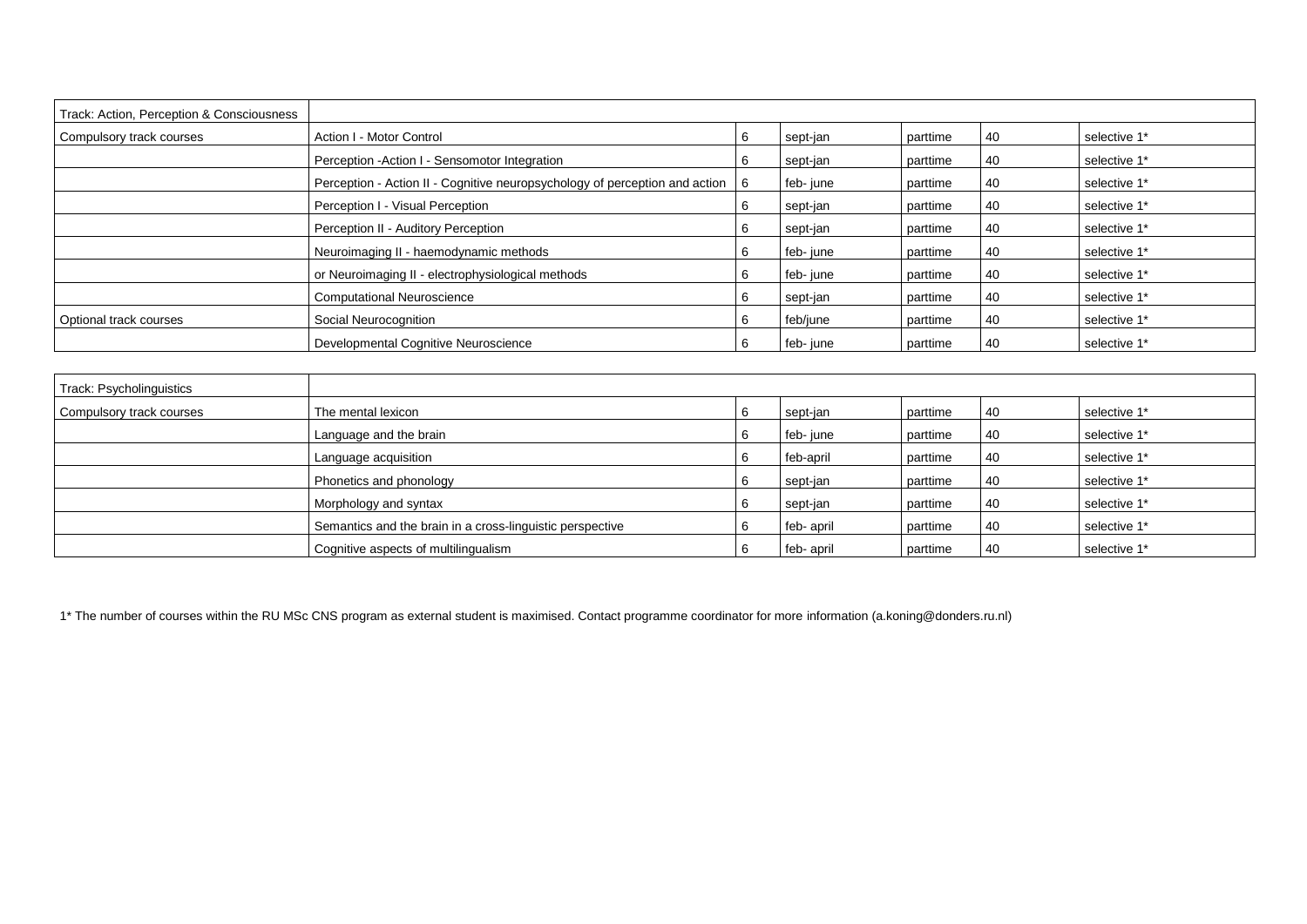**UM** 

### **Maastricht**

#### [www.researchmaster.eu](http://www.researchmaster.eu/)

# **Master Programme**

**Research Master Cognitive Neuroscience**

| track | course                        | <b>ECTS</b> | period   | full or parttime | max students | open for external students |
|-------|-------------------------------|-------------|----------|------------------|--------------|----------------------------|
|       | <b>Advanced Statistics I</b>  |             | sept-dec | fulltime         | 20           | ves 1                      |
|       | <b>Advanced Statistics II</b> |             | ian-apr  | fulltime         | 20           | ves 1                      |

| Core Courses | Neural Correlates of Selection in Language Processing | $\overline{4}$ | sept-oct | fulltime | 20 | yes 1* |
|--------------|-------------------------------------------------------|----------------|----------|----------|----|--------|
|              | Perception & Attention                                | 4              | sept-oct | fulltime | 20 | yes 1* |
|              | Neuroimaging                                          | 4              | oct-dec  | fulltime | 20 | yes 1* |
|              | Sensory & Motor Systems                               | 4              | oct-dec  | fulltime | 20 | yes 1* |
|              | Advanced fMRI                                         |                | jan      | fulltime | 20 | yes 1* |
|              | <b>Magnetic Brain Stimulation</b>                     |                | feb-mar  | fulltime | 20 | yes 1* |
|              | <b>EEG &amp; MEG</b>                                  |                | mar-apr  | fulltime | 20 | yes 1* |
|              | The Auditory System                                   |                | apr-may  | fulltime | 20 | yes 1* |
|              | <b>Neural Correlates of Consciousness</b>             | 3              | may-june | fulltime | 20 | yes 1* |
|              | Neurocognition of Literacy and Numeracy               |                | sept     | fulltime | 20 | yes 1* |
|              | Modeling                                              |                | oct      | fulltime | 20 | ves 1* |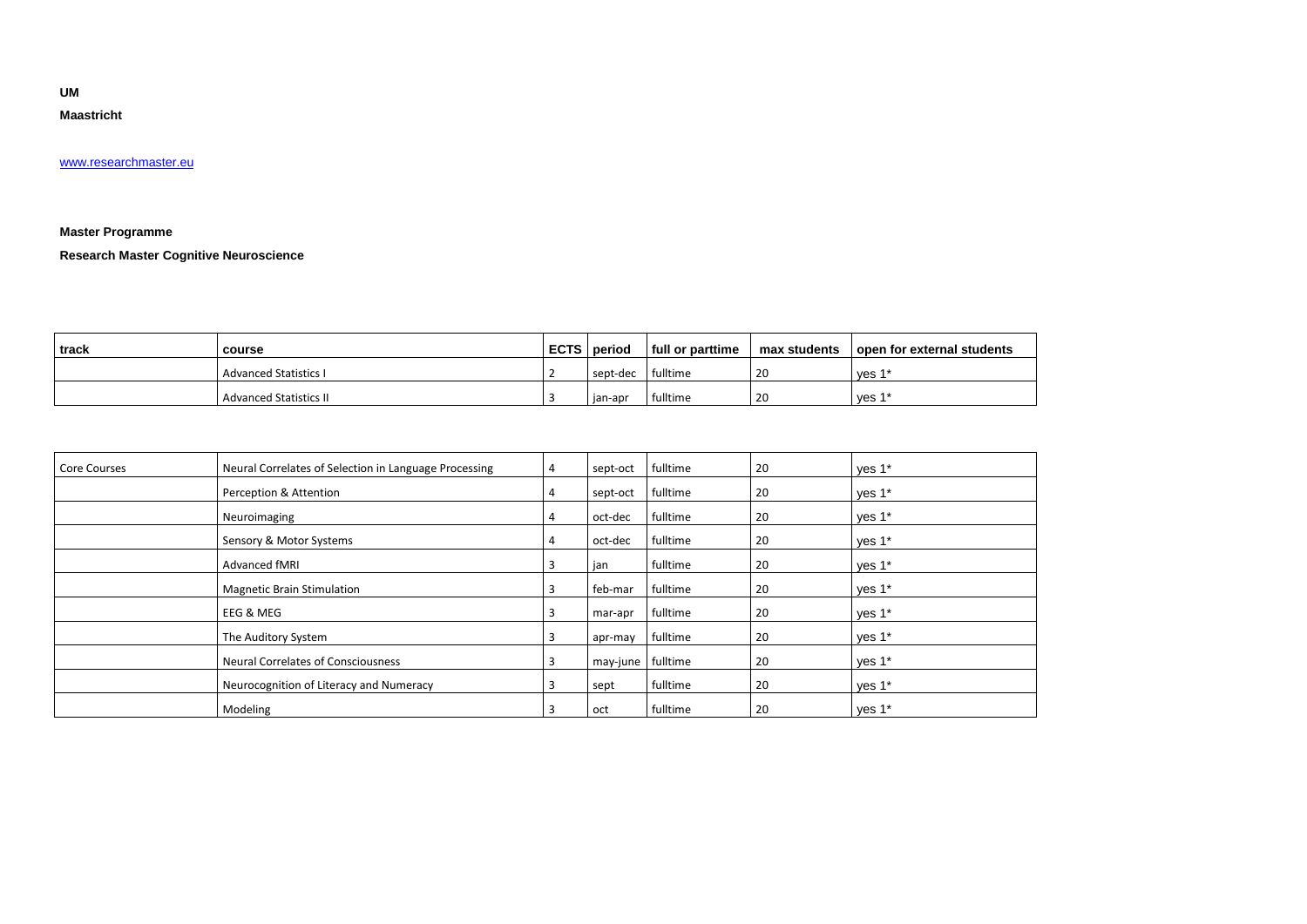| <b>Fundamental Neuroscience</b> | Advanced Biochemical Techniques                     |   | sept-oct | fulltime | 20 | yes 1* |
|---------------------------------|-----------------------------------------------------|---|----------|----------|----|--------|
|                                 | Advanced Brain Anatomy and Histochemical Techniques | 4 | oct-dec  | fulltime | 20 | yes 1* |
|                                 | Neurodegeneration and Brain Damage                  | 4 | oct-dec  | fulltime | 20 | yes 1* |
|                                 | <b>Biopsychological Neuroscience</b>                |   | jan      | fulltime | 20 | ves 1* |
|                                 | <b>Neurological Disorders</b>                       |   | feb-mar  | fulltime | 20 | yes 1* |
|                                 | Neuroimmunology and Inflammation                    | 4 | mar-apr  | fulltime | 20 | yes 1* |
|                                 | <b>Gene x Environment Interactions</b>              |   | apr-may  | fulltime | 20 | yes 1* |
|                                 | Stress, Emotions and Affective Disorders            |   | may-jun  | fulltime | 20 | yes 1* |
|                                 | Electrophysiology                                   |   | sept-oct | fulltime | 20 | yes 1* |
|                                 | In Vitro and in Vivo Neuroscience: Models and Tests |   | oct      | fulltime | 20 | ves 1* |

| Psychopathology | <b>Anxiety Disorders</b>      | 3 | sept-oct | fulltime | 20 | yes 1* |
|-----------------|-------------------------------|---|----------|----------|----|--------|
|                 | <b>Mood Disorders</b>         | 3 | sept-nov | fulltime | 20 | yes 1* |
|                 | <b>Stress and Trauma</b>      | 3 | nov-dec  | fulltime | 20 | yes 1* |
|                 | Developmental Psychopathology | 3 | jan      | fulltime | 20 | yes 1* |
|                 | Somatoform Disorders          | 3 | feb-mar  | fulltime | 20 | yes 1* |
|                 | Psychosis                     | 3 | mar-apr  | fulltime | 20 | yes 1* |
|                 | Eating Disorders & Addiction  | 4 | apr-june | fulltime | 20 | yes 1* |
|                 | Psychopathology and the Law   |   | apr-june | fulltime | 20 | yes 1* |
|                 | <b>Personality Disorders</b>  | 3 | sept-oct | fulltime | 20 | yes 1* |
|                 | Mental Health and Happiness   | 3 | oct      | fulltime | 20 | yes 1* |
|                 | Sexual Disorders              |   | apr-june | fulltime | 20 | yes 1* |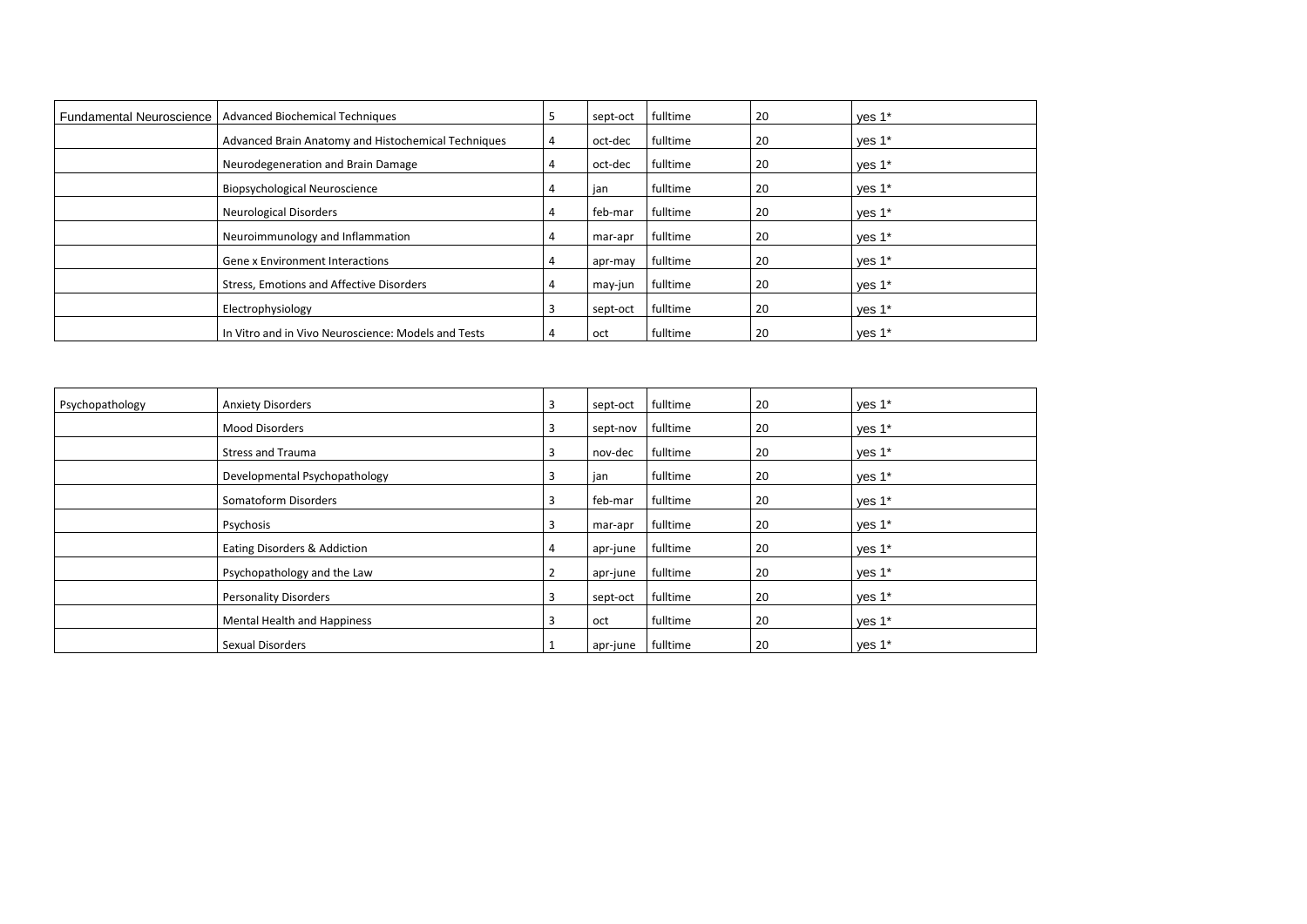| <b>Skills Trainings</b> | ERP                                                    | $\overline{2}$ | sept-oct | fulltime | 20 | yes 1* |
|-------------------------|--------------------------------------------------------|----------------|----------|----------|----|--------|
|                         | fMRI                                                   | $\overline{2}$ | nov-dec  | fulltime | 20 | yes 1* |
|                         | Neuroanatomy                                           | $\mathbf{1}$   | jan-feb  | fulltime | 20 | ves 1* |
|                         | Matlab                                                 | $\mathbf{1}$   | feb-mar  | fulltime | 20 | yes 1* |
|                         | Presentation                                           | $\mathbf{1}$   | mar-apr  | fulltime | 20 | yes 1* |
|                         | $C++1$                                                 | 1              | apr-may  | fulltime | 20 | yes 1* |
|                         | $C++$ II                                               | 1              | may-june | fulltime | 20 | yes 1* |
|                         | Diffusion Weighted Imaging and Fiber Tracking          |                | sept     | fulltime | 20 | yes 1* |
|                         | Data Management                                        | $\mathbf{1}$   | oct      | fulltime | 20 | yes 1* |
|                         | Neuropsychological Assessments                         | $\overline{2}$ | sept-oct | fulltime | 20 | yes 1* |
|                         | <b>Basic Cognitive Psychological Skills</b>            | $\overline{2}$ | oct-dec  | fulltime | 20 | yes 1* |
|                         | E-Prime                                                | $\mathbf{1}$   | feb-mar  | fulltime | 20 | yes 1* |
|                         | Psychophysiological Skills                             | $\mathbf{1}$   | mar-apr  | fulltime | 20 | yes 1* |
|                         | Neuropsychology in Practice                            | $\overline{2}$ | apr-may  | fulltime | 20 | yes 1* |
|                         | Neuropsychological Rehabilitation                      | $\mathbf{1}$   | sept-oct | fulltime | 20 | yes 1* |
|                         | Research Practicum Psychometrics                       | $\overline{2}$ | nov-dec  | fulltime | 20 | yes 1* |
|                         | Clinical Skills I: Interviewing Skills                 | $\overline{2}$ | sept-oct | fulltime | 20 | yes 1* |
|                         | Clinical Skills II: Diagnostic Test Procedures         | $\overline{2}$ | sept-nov | fulltime | 20 | yes 1* |
|                         | Clinical Skills III: Clinical Interview for the DSM IV | $\mathbf{1}$   | sept-oct | fulltime | 20 | yes 1* |
|                         | Clinical Skilla IV: Intervention Techniques            | $\mathbf{1}$   | oct      | fulltime | 20 | yes 1* |
|                         | <b>Clinical Assessment Instruments</b>                 | $\overline{2}$ | feb-mar  | fulltime | 20 | ves 1* |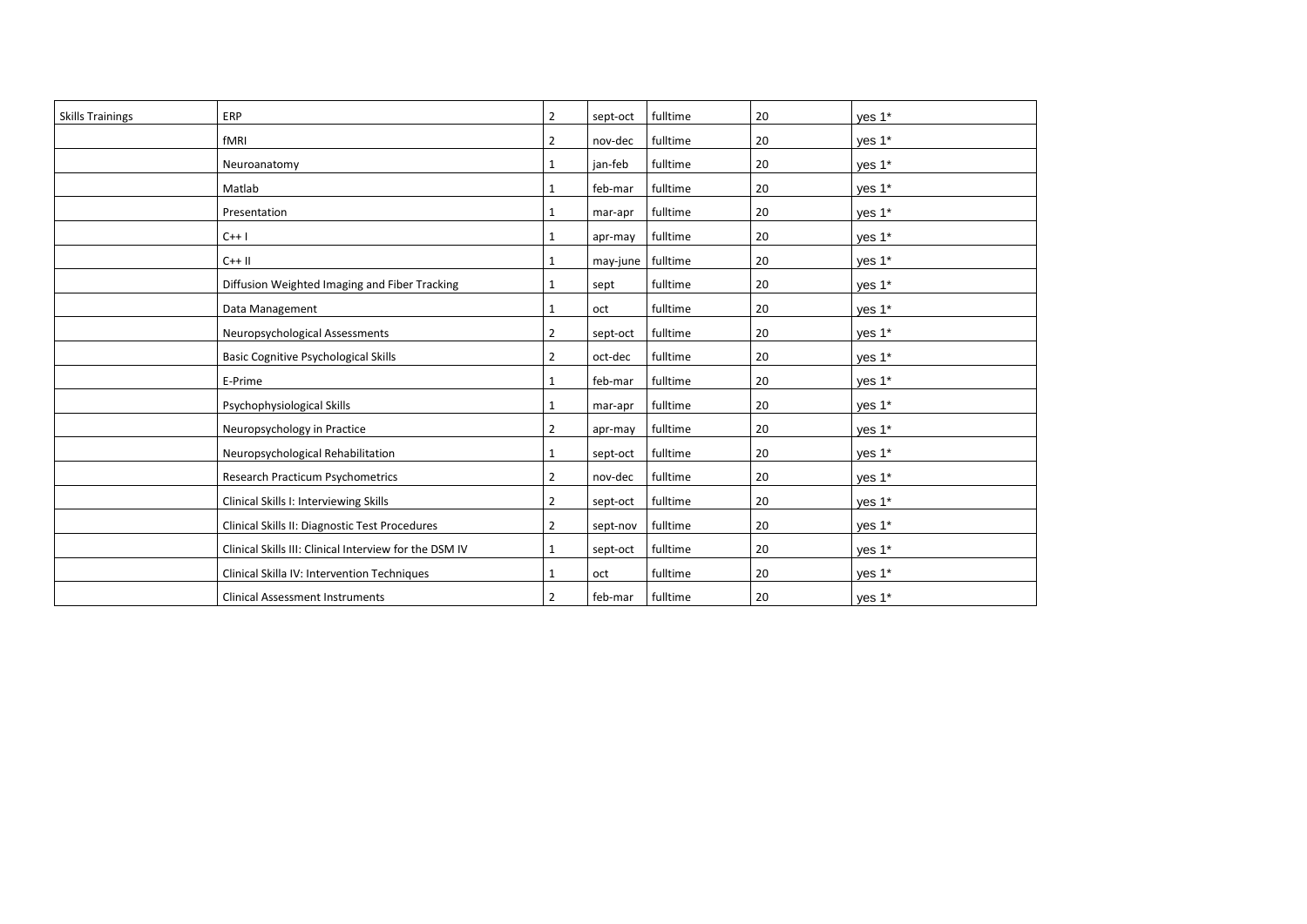| Workshops | Real-time fMRI and Neurofeedback                         |   | jan      | fulltime | 20 | yes 1* |
|-----------|----------------------------------------------------------|---|----------|----------|----|--------|
|           | Methods of Deactivation                                  |   | feb-mar  | fulltime | 20 | yes 1* |
|           | Multi-methological Approaches                            |   | mar-apr  | fulltime | 20 | yes 1* |
|           | Signal Analysis I                                        | 2 | apr-may  | fulltime | 20 | yes 1* |
|           | Signal Analysis II                                       | 2 | may-june | fulltime | 20 | yes 1* |
|           | <b>Protocol Writing</b>                                  | 2 | sept-oct | fulltime | 20 | yes 1* |
|           | <b>Molecular Genetics</b>                                |   | jan      | fulltime | 20 | yes 1* |
|           | Surgery for Intractable Movement & Psychiatric Disorders |   | feb-mar  | fulltime | 20 | yes 1* |
|           | <b>Research Ethics</b>                                   |   | mar-apr  | fulltime | 20 | yes 1* |
|           | Epidemiology                                             |   | apr-may  | fulltime | 20 | yes 1* |
|           | Imaging                                                  | 2 | may-june | fulltime | 20 | yes 1* |
|           | Psychopharmacology                                       |   | may-june | fulltime | 20 | ves 1* |
|           | Research Theory and Designs                              |   | jan      | fulltime | 20 | yes 1* |
|           | Neuropsychological Assessment in Children                |   | feb-mar  | fulltime | 20 | yes 1* |
|           | <b>Ecological Psychiatry</b>                             |   | apr-june | fulltime | 20 | yes 1* |
|           | Cognitive Methods in Psychopathology Research            |   | feb-mar  | fulltime | 20 | yes 1* |

1\* after a brief check of the student's background knowledge and provided there is enough capacity